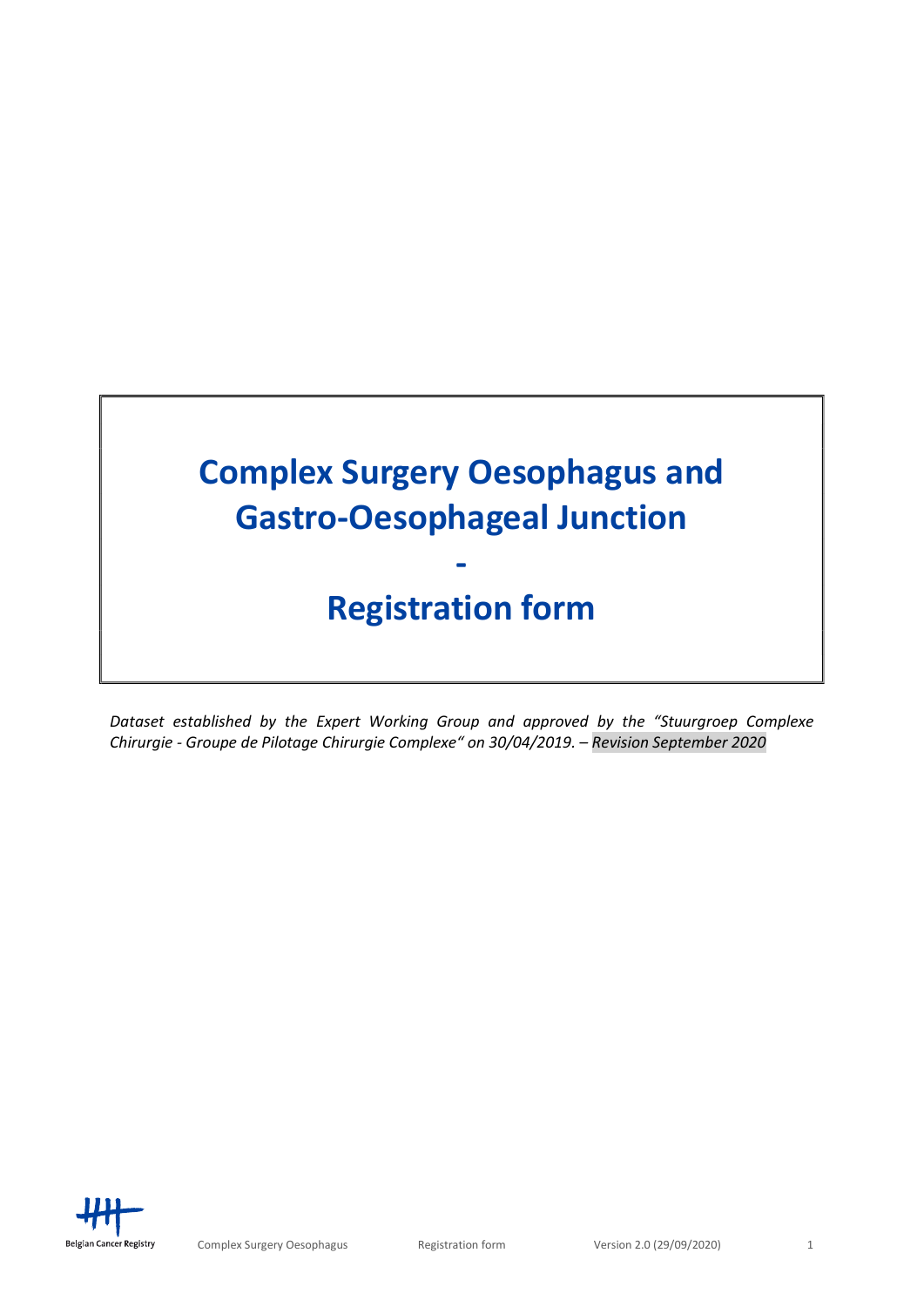All variables are required to be filled out unless stated otherwise (e.g. 'if possible', 'if applicable').

- $\overline{O}$  Single-select variables: only one answer can be selected
- $\Box$  Multi-select variables: one or more answers can be selected

## Administrative patient data

\* if filled out in the WBCR application, the following variables will be completed automatically:

| Sex: <b>O</b> Male |  |
|--------------------|--|
| <b>Q</b> Female    |  |

## General information

Did the patient undergo surgery?

O No

- Indication:
	- O Malignant tumour °
	- Benign tumour, specify: .........................................................................................
	- $Q$  Achalasia
	- O Toxic/caustic substances
	- O Boerhaave syndrome
	- Other, specify: .......................................................................................................

° Only to be filled out for a malignant tumour:

- Lesion to treat (in oesophagus/GOJ)
	- $\overline{Q}$  Primary tumour §
	- O Relapse of primary tumour
	- O Metastasis (primary tumour not located in/near oesophagus/GOJ)  $\S$
- Incidence date primary tumour/relapse: …… /…… /……… (dd/mm/yyyy)
- Primary tumour/relapse localisation: ...............................................................
- Histological diagnosis primary tumour/relapse: .........................................
- § Only to be filled out for a primary tumour or metastasis, not a relapse:
- Clinical TNM primary tumour (cTNM): cT: …… cN: …… cM:……
- Pathological TNM primary tumour (pTNM): pT: ...... pN: ...... pM: ......

#### - MC/CM date: ………/…………/……… (dd/mm/yyyy)

- MC/CM report, without patient identification variables (e.g. name, INSZ/NISS): ............................................................................................................... (include as text)

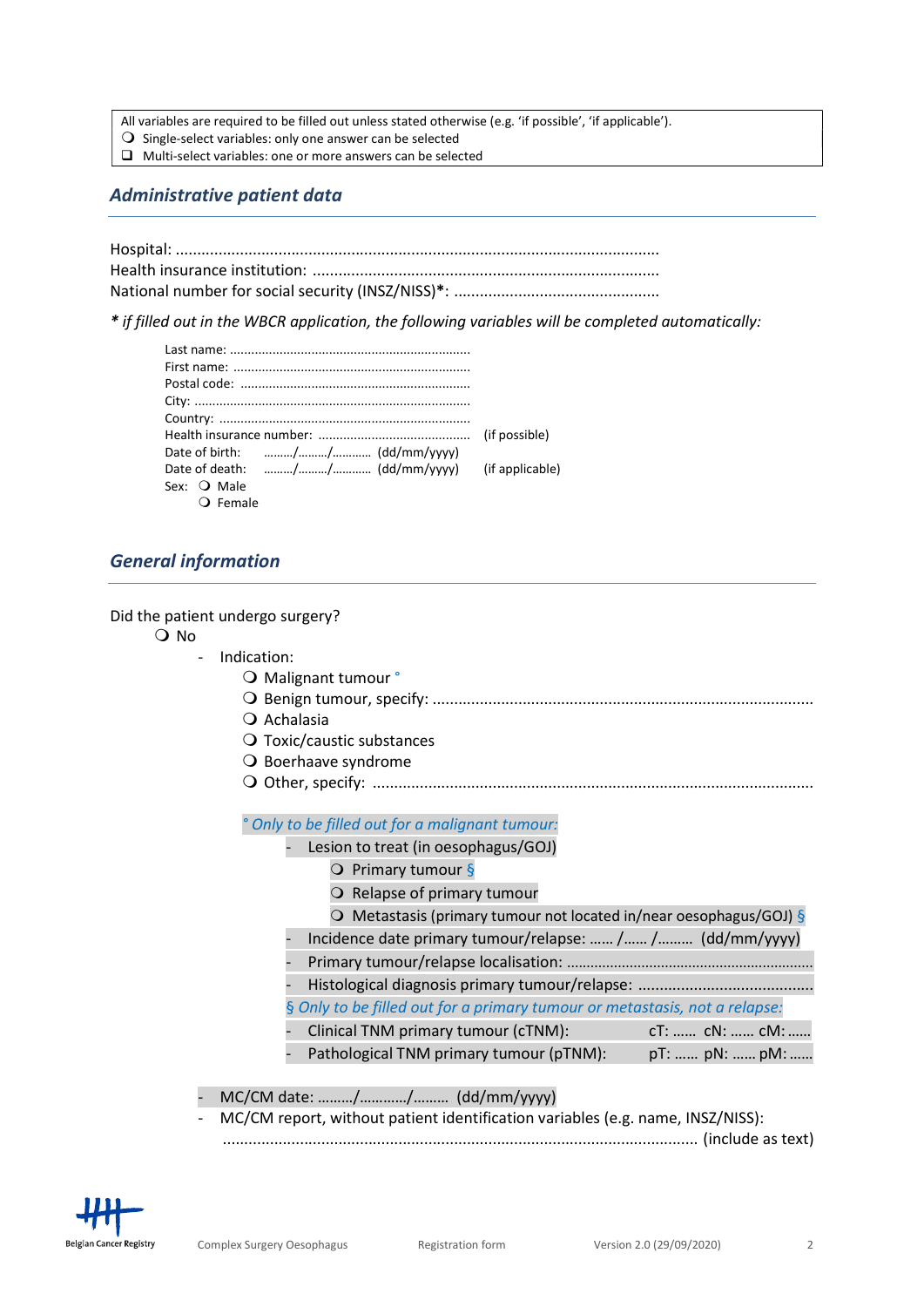#### Was the patient referred?

- O No
- Yes
	- Referring hospital: Belgian: …………………………… or foreign: ……………………………

If the patient did not undergo surgery, the registration can be terminated here.

## Yes

If the patient underwent surgery, please fill out the following variables.

#### Indication:

- O Malignant tumour \* Benign tumour \*\*, specify: ........................................................................................................
- $\Omega$  Achalasia
- O Toxic/caustic substances
- O Boerhaave syndrome
- Other, specify: ............................................................................................................................

## \* Only to be filled out for a malignant tumour:

- Lesion to treat (in oesophagus/GOJ)
	- O Primary tumour §
	- O Relapse of primary tumour
	- $\overline{O}$  Metastasis (primary tumour not located in/near oesophagus/GOJ) §
- Incidence date primary tumour/relapse: …… /…… /……… (dd/mm/yyyy)
- Primary tumour/relapse localisation: .....................................................................................
- Histological diagnosis primary tumour/relapse: .............................................................
- § Only to be filled out for a primary tumour or metastasis, not a relapse:
- Clinical TNM primary tumour (cTNM): cT: .......... cN: .......... cM: .........
- Pathological TNM primary tumour (pTNM): pT: ……… pN: ……… pM: ………

#### \*\* Only to be filled out for a benign tumour:

Date of diagnosis: ....../....../......... (dd/mm/yyyy) (Priority: 1. Pathology prior to complex surgery 2. Endoscopy 3. Imaging)

| MC/CM date: // (dd/mm/yyyy) |  |
|-----------------------------|--|
|-----------------------------|--|

|--|--|

Surgeon 2: number RIZIV/INAMI: …………………………………… (if applicable)

Please upload the following reports without patient identification variables (e.g. name, INSZ/NISS):

- MC/CM report: ................................................................................................ (include as text) - Pathology report: ............................................................................................ (include as text)
- Surgery report: ................................................................................................ (include as text)

#### Was the patient referred?

- $\Omega$  No
- O Yes
	- Referring hospital: Belgian: ………………………………………… or foreign: …………………………………………………………
	- Was there a  $M(O)C/C(O)M$  at the referring hospital?
		- O No
		- Yes
			- Date: ………/………/………… (dd/mm/yyyy)

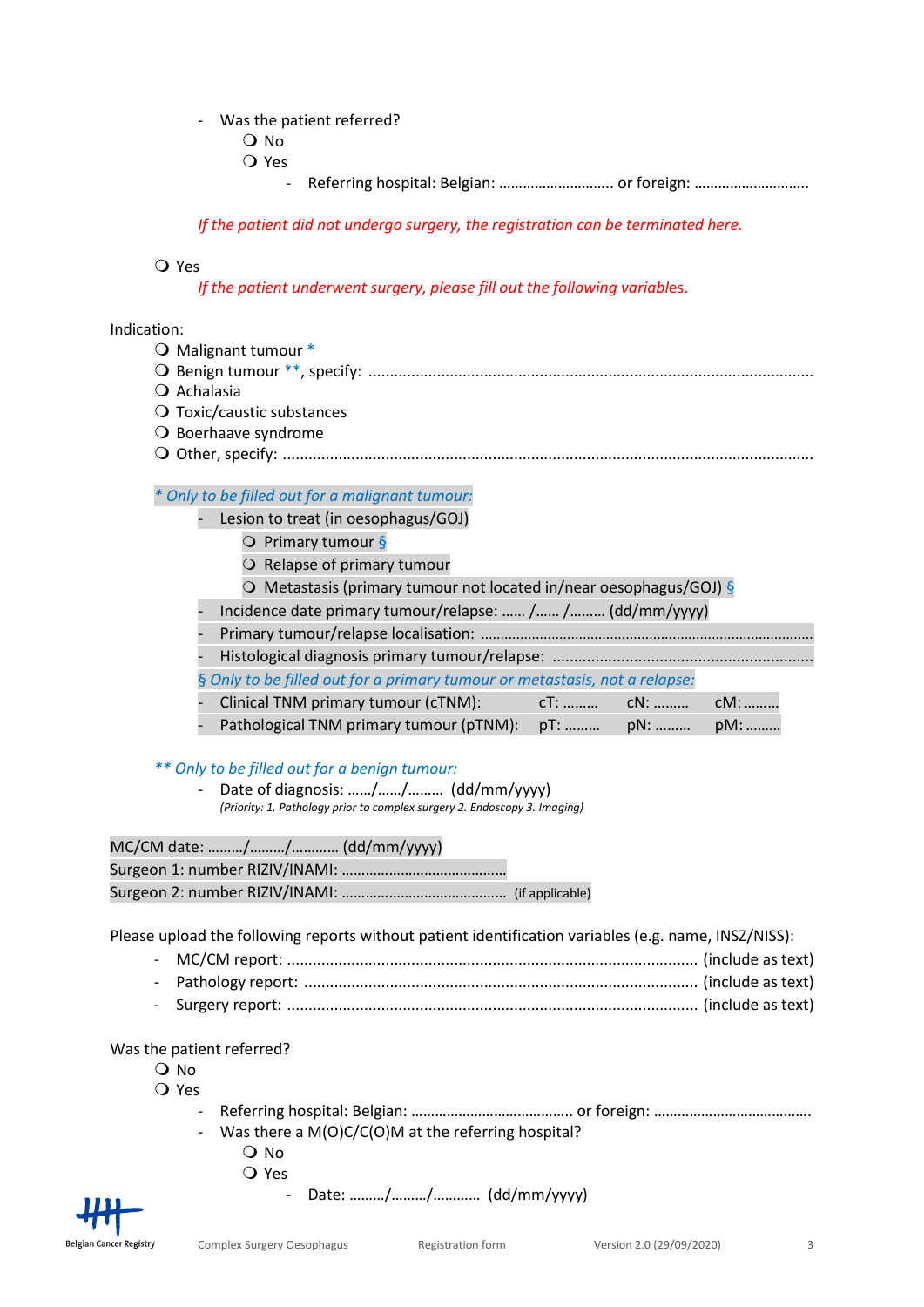Was the patient hospitalized at the referring hospital (before referral)?

O No

- Date of last consultation before referral: ……/……/……… (dd/mm/yyyy)

Yes

- Date of discharge at the referring hospital: ……/……/……… (dd/mm/yyyy)

# Patient characteristics

Height: ……………… cm

Weight at time of surgery: ……………… kg

WHO performance status at time of surgery:

- $\bigcirc$  0 Asymptomatic, normal activity
- 1 Symptomatic, but ambulant
- $\bigcirc$  2 Symptomatic, bedbound <50% of the day
- $\bigcirc$  3 Symptomatic, bedbound >50% of the day
- 4 Completely dependent, 100% bedbound

ASA score (pre-operative risk):

- $O$  1 Healthy person
- $O$  2 Mild systemic disease, normal activity
- $\overline{O}$  3 Serious systemic disease, limited activity
- $O$  4 Life-threatening illness, handicapped
- $\bigcirc$  5 Dying

Comorbidity (prior to surgery) - Charlson Modified Index (not the current surgery indication!):

- $\Omega$  No
- $O$  Yes
	- $\Box$  Myocardial infarction
	- $\Box$  Peripheral vascular disease
	- $\Box$  Cerebrovascular disease
	- $\Box$  Congestive heart failure
	- $\Box$  Connective tissue disease
	- $\Box$  Mild liver disease
	- $\Box$  Moderate-severe liver disease
	- $\Box$  Moderate-severe renal disease
	- $\Box$  Chronic pulmonary disease
	- $\Box$  Peptic ulcer
	- $\Box$  Hemiplegia
	- $\Box$  Dementia
	- $\Box$  Diabetes without any damage to end-organs
	- $\Box$  Diabetes with damage to end-organs
	- $\Box$  Any tumour (without metastasis)
	- $\Box$  Leukaemia (acute or chronic)
	- $\Box$  Lymphoma
	- $\Box$  Metastatic solid tumour
	- $\Box$  AIDS (not just HIV positive)

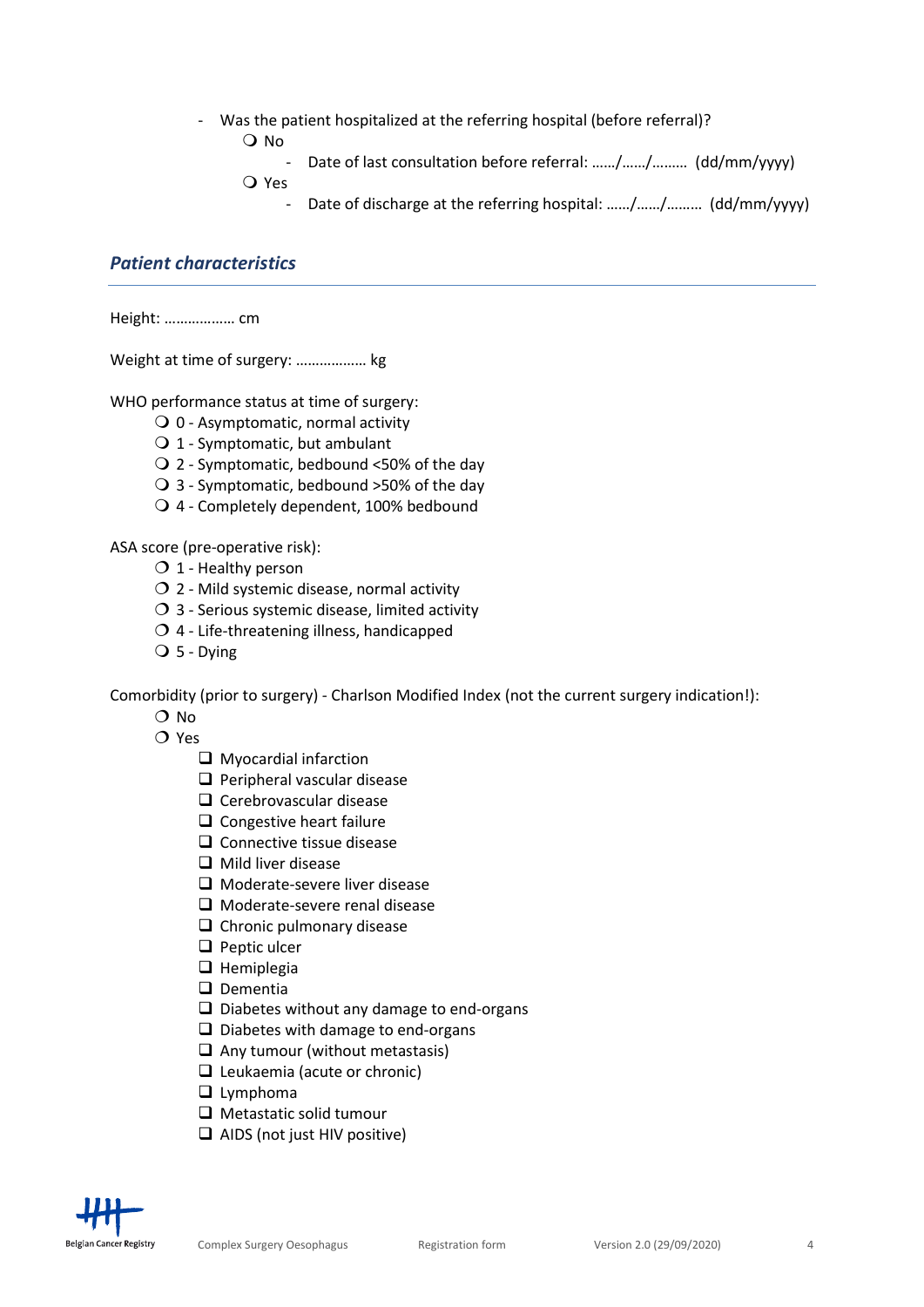Is the patient currently (= at time of surgery) treated with antithrombotic medication?

- O No
- Yes
	- $\Box$  B01AA: Vitamin K antagonists (e.g. warfarin)
	- $\Box$  B01AB: Heparin group (e.g. heparin)
	- $\square$  B01AC: Platelet aggregation inhibitors excluding heparin (e.g. acetylsalicylic acid)
	- **D** B01AD: Enzymes (e.g. streptokinase)
	- $\Box$  B01AE: Direct thrombin inhibitors (e.g. desirudin)
	- $\Box$  B01AF: Direct Xa inhibitors (e.g. rivaroxaban)
	- $\square$  B01AX: Other antithrombotic agents (e.g. dermatan sulfate)

## **Surgery**

PET/CT performed prior to surgery?

- O No
- O Yes

Did the patient receive any other treatment modality before this surgical procedure?

 $\Omega$  No

#### O Yes

- Start date: ………/………/………… (dd/mm/yyyy)
- Date latest treatment: ………/………/………… (dd/mm/yyyy)
- $\Box$  Targeted therapy/biologicals
	- Start date: ………/………/………… (dd/mm/yyyy)
	- Date latest treatment: ………/………/………… (dd/mm/yyyy)

#### $\Box$  Radiotherapy

- Start date: ………/………/………… (dd/mm/yyyy)
- Date latest treatment: ………/………/……… (dd/mm/yyyy)
- $\Box$  Prior major thoracic or abdominal surgery
	- Type of surgery: .....................................................................................................
		- Date latest surgery: ………/………/………… (dd/mm/yyyy)

## $\Box$  Endoscopic treatment

- □ EMR/ESD
	- Date latest treatment: ………/………/………… (dd/mm/yyyy)
- $\Box$  RFA
	- Date latest treatment: ………/………/………… (dd/mm/yyyy)
- $\Box$  Ablation techniques other than RFA
	- Specify: ........................................................................................................
	- Date latest treatment: ………/………/………… (dd/mm/yyyy)
- Other treatment modality (that could affect the oesophagus), specify: ........................

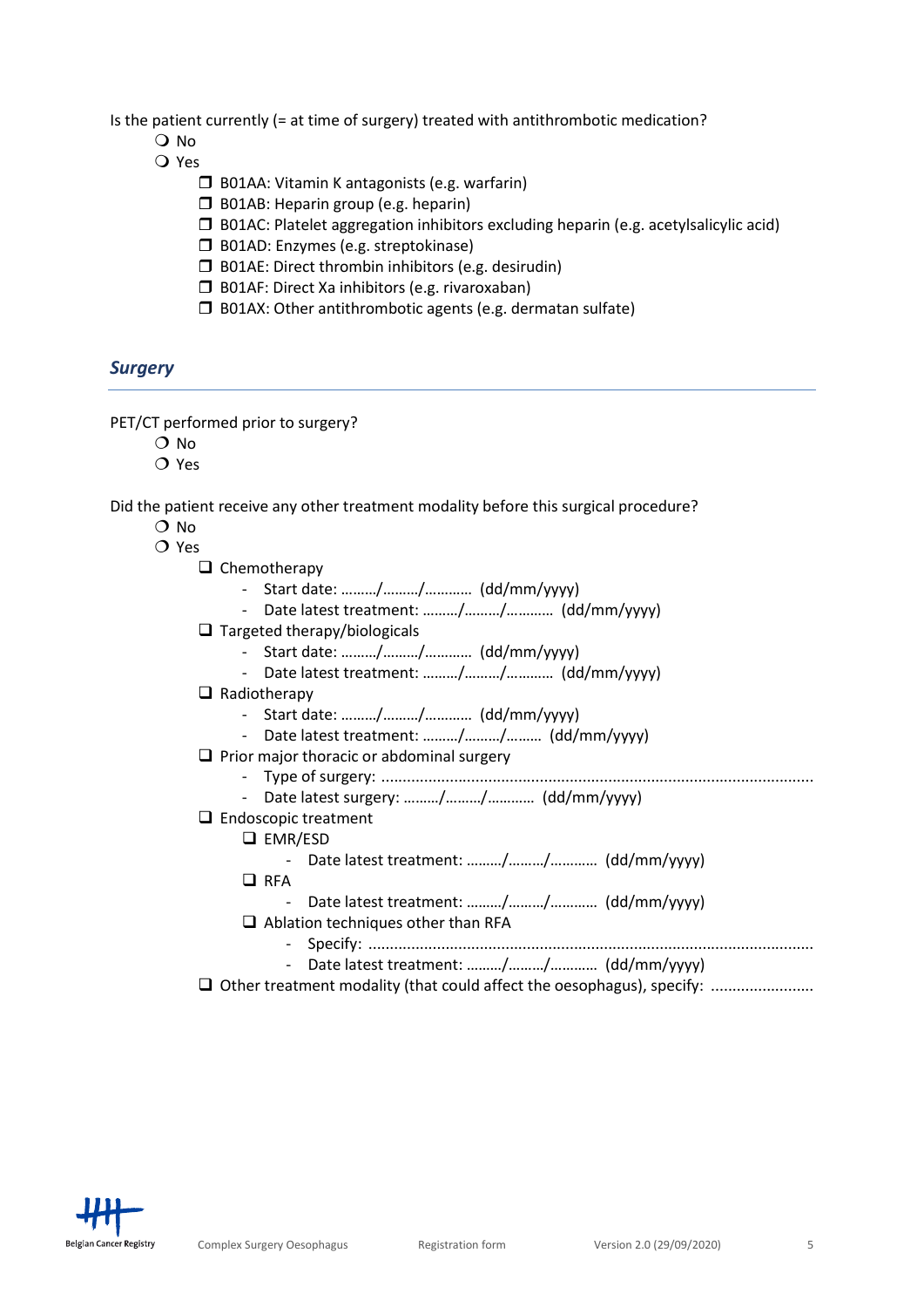Date of surgery: ………/………/………… (dd/mm/yyyy)

\*,\*\* Only to be filled out for a malignant or benign tumour:

- Tumour location:
	- $\overline{O}$  Proximal third
	- $O$  Middle third
	- $O$  Lower third
	- Gastro-Oesophageal Junction / cardia
- Surgery intention:
	- $\bigcirc$  Surgery as primary treatment
	- O Post-induction (neoadjuvant chemo- and/or radiotherapy) °
	- $\overline{O}$  Salvage post-radical chemo- and/or radiotherapy
	- $O$  Palliative
	- $\Omega$  Recurrence

## Mode of surgery:

- Q Elective
	- Q Emergency

## Type of surgery:

- $\bigcirc$  Minimally invasive surgery (MIS)
	- O Total laparoscopic/Video-Assisted Thoracoscopic Surgery (VATS)
	- $O$  Partial/hybrid
- $O$  Open
	- $O$  Transthoracic
	- $O$  Transhiatal
- O Conversion from MIS to open surgery
	- Reason for conversion: ....................................................................................................

Nomenclature code:

- 228270-228281: Thoracic or thoracic-abdominal oesophagectomy or gastro-oesophagectomy in one surgery with continuity recovery
- 228292-228303: Subtotal oesophagectomy up to the level of the arcus aortae, with continuity recovery
- 228314-228325: Thoracic or thoracic-abdominal oesophagectomy or gastro-oesophagectomy in one surgery with continuity recovery and extensive lymph node removal
- 228336-228340: Subtotal oesophagectomy up to the level of the arcus aortae, with continuity recovery and extensive lymph node removal

Oesophagectomy:

- $Q$  Partial
- $Q$  Subtotal
- $\bigcirc$  Total + laryngectomy

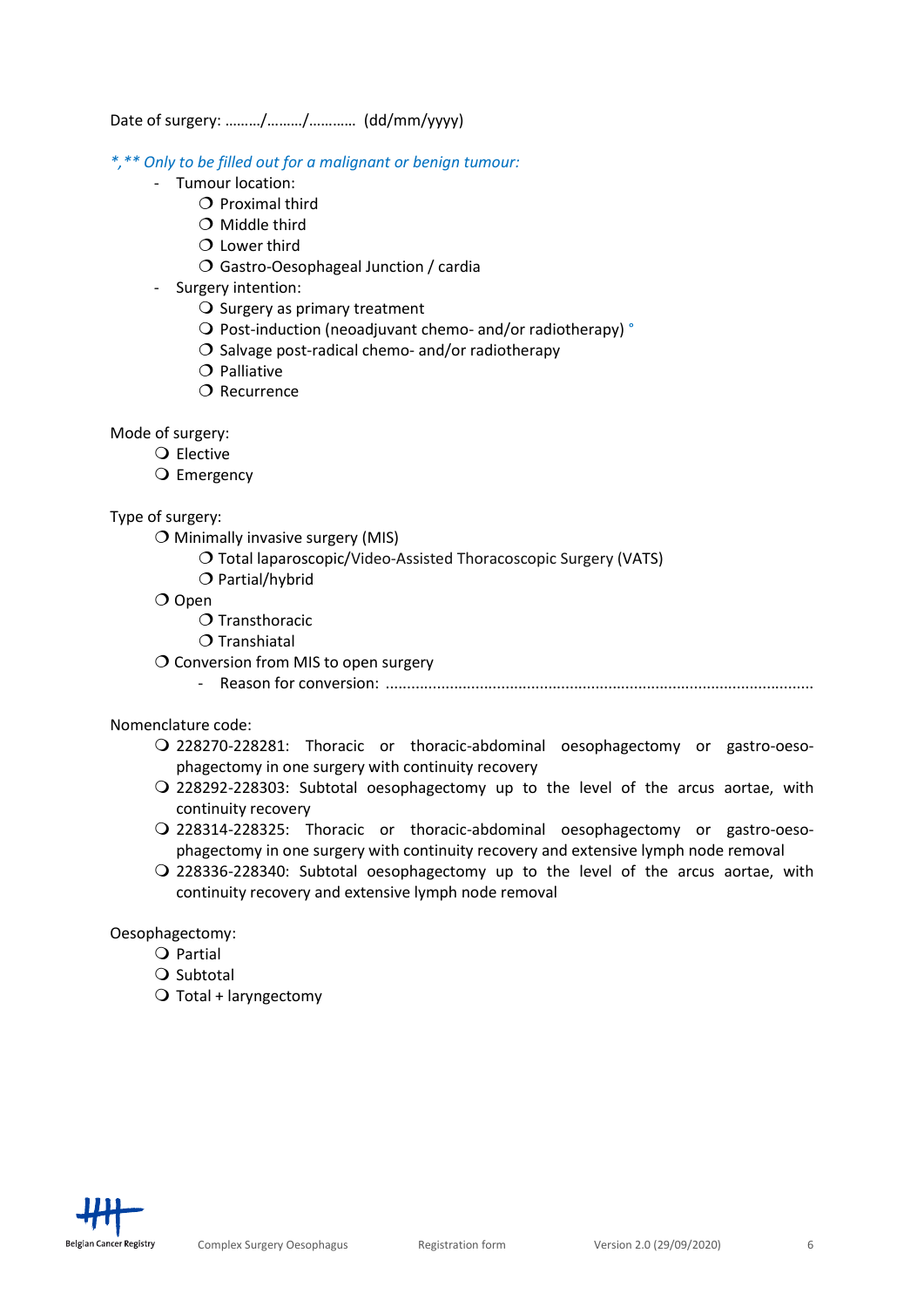\* Only to be filled out for a malignant tumour:

- Was a macroscopic R0-resection performed (surgical)?
	- O No
	- Yes
- Was a microscopic R0-resection performed (pathological)?
	- O No
		- Was the proximal margin involved?
			- $\Omega$  No
				- O Yes

Yes

- Was there lymphovascular invasion?
	- O No
	- Yes
- Was there perineural invasion?
	- O No
	- $OYes$

° Only to be filled out for post-induction surgery (after neoadjuvant chemo- and/or radiotherapy):

- Mandard grade:  $O$  TRG1  $O$  TRG2  $O$  TRG3  $O$  TRG4  $O$  TRG5

Gastrectomy:

- O No
- $Q$  Partial
- $Q$  Total

Lymphadenectomy:

- O No
- Yes
	- Region lymphadenectomy:
		- Abdomen
		- $\Box$  Chest
		- $\Box$  Neck unilateral
		- $\Box$  Neck bilateral
	- Number of lymph nodes retrieved: .................................................................................
	- Number of lymph nodes with tumoural involvement: ....................................................

Other resections:

- Q No
- Yes
	- $\Box$  Pulmonary metastasis
	- $\Box$  Adrenal metastasis
	- $\Box$  Liver metastasis
	- Other, specify: .................................................................................................................

Oesophageal conduit:

- $\Omega$  Stomach
- $\bigcirc$  Small bowel
- Q Colon

Anastomosis:

- Q Cervical
- Q Intrathoracic

Other, specify: ............................................................................................................................

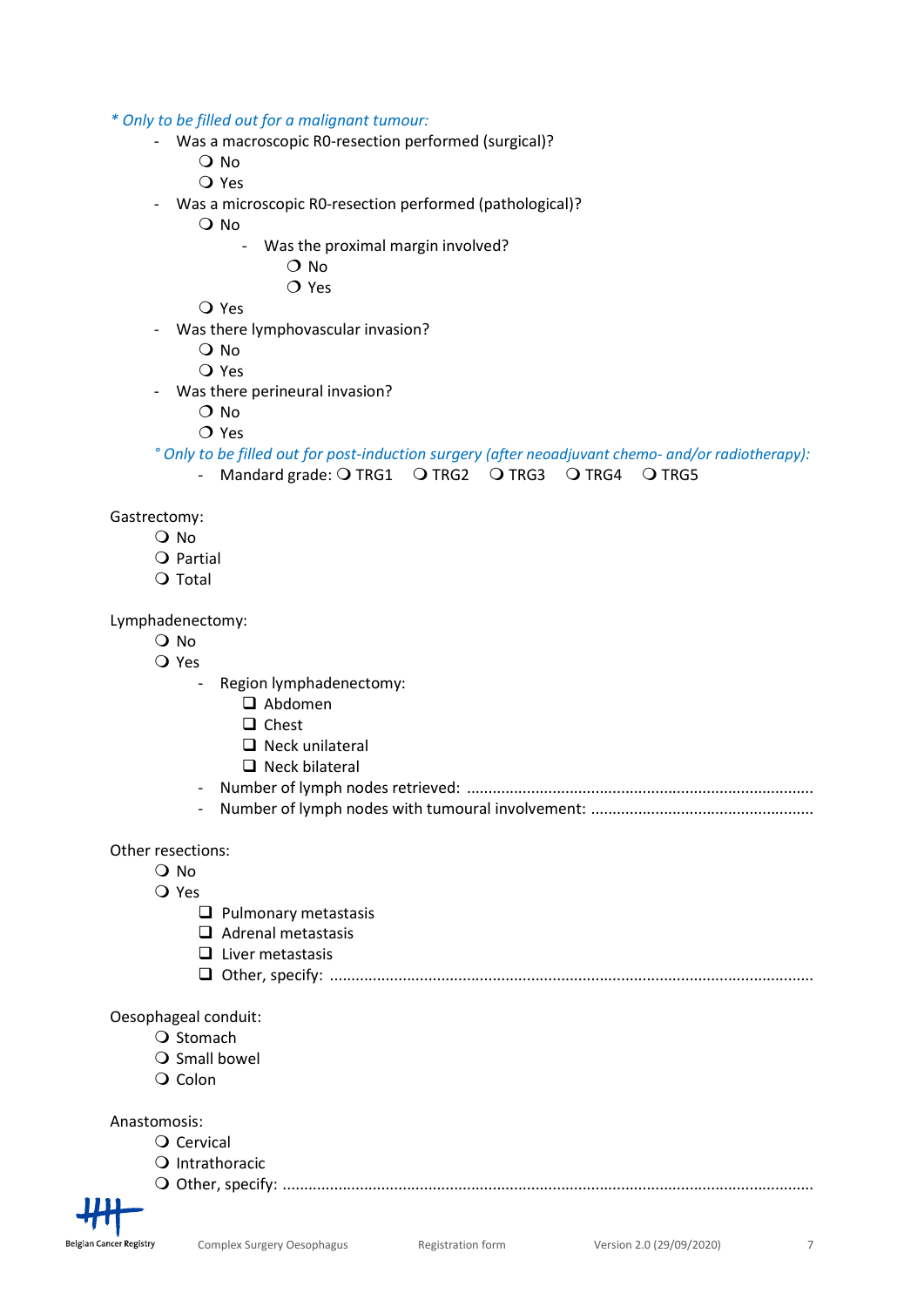# Post-surgery

Which of the following postoperative complications occurred (all Clavien-Dindo grades, 90 days postop, in-hospital)?

- (Link Clavien-Dindo grade: https://www.baus.org.uk/patients/surgical\_outcomes/grading\_of\_surgical\_complications.aspx)  $\Box$  Pneumonia
	- Clavien-Dindo grade:  $Q \perp Q \parallel Q \parallel a \parallel Q \parallel b \parallel Q \parallel b \parallel Q \parallel b \parallel Q \parallel b \parallel Q \parallel b \parallel Q \parallel b \parallel Q \parallel b \parallel Q \parallel b \parallel Q \parallel b \parallel Q \parallel b \parallel Q \parallel b \parallel Q \parallel b \parallel Q \parallel b \parallel Q \parallel b \parallel Q \parallel b \parallel Q \parallel b \parallel Q \parallel b \parallel Q \parallel b \parallel Q \parallel b \parallel Q \parallel b \parallel Q \parallel b \parallel Q \parallel b \parallel Q \parallel b \parallel Q \parallel b \parallel Q \parallel b \parallel Q \parallel b \parallel Q \parallel b \parallel Q \parallel b \parallel Q \parallel b \parallel Q \parallel b \parallel Q \parallel b$  $\Box$  Oesophago-enteric leak from anastomosis, staple line, or localized conduit necrosis - Clavien-Dindo grade:  $Q \perp Q \parallel Q \parallel a \parallel Q \parallel b \parallel Q \parallel b \parallel Q \parallel b \parallel Q \parallel b \parallel Q \parallel b \parallel Q \parallel b \parallel Q \parallel b \parallel Q \parallel b \parallel Q \parallel b \parallel Q \parallel b \parallel Q \parallel b \parallel b \parallel Q \parallel b \parallel b \parallel Q \parallel b \parallel b \parallel Q \parallel b \parallel b \parallel Q \parallel b \parallel b \parallel Q \parallel b \parallel b \parallel Q \parallel b \parallel b \parallel Q \parallel b \parallel b \parallel Q \parallel b \parallel b \parallel b \parallel Q \parallel b \parallel b \parallel b \parallel Q \parallel b \parallel b \parallel b \parallel b \parallel b \parallel b \parallel b \parallel b \parallel b$
	- $\Box$  Chyle leak
		- Clavien-Dindo grade:  $Q \perp Q \parallel Q \parallel a \perp Q \parallel b \perp Q \parallel b \perp Q \parallel b \perp Q \parallel b \perp Q \parallel$
	- $\Box$  None of the above

Did other major postoperative complications occur (Clavien-Dindo grade IIIb, IVa, IVb or V, 90 days post-op, in-hospital)?

- O No
- Yes ‡
- ‡ Type of postoperative complication(s):

## □ Pulmonary

- $\square$  Pleural effusion requiring additional drainage procedure
- $\Box$  Pneumothorax requiring treatment
- $\Box$  Atelectasis mucous plugging requiring bronchoscopy
- $\Box$  Respiratory failure requiring reintubation
- $\Box$  Acute respiratory distress syndrome (ARDS)
- $\Box$  Acute aspiration
- $\Box$  Tracheobronchial injury
- $\Box$  Chest tube maintenance for air leak >10 days
- $\Box$  Cardiac
	- $\Box$  Cardiac arrest requiring CPR
	- $\Box$  Myocardial infarction
	- $\Box$  Dysrhythmia atrial requiring treatment
	- $\Box$  Dysrhythmia ventricular requiring treatment
	- $\Box$  Congestive heart failure requiring treatment
	- $\Box$  Pericarditis requiring treatment

#### Gastrointestinal

- $\Box$  Conduit necrosis / failure
- $\Box$  Ileus, defined as small bowel dysfunction preventing or delaying enteral feeding
- $\square$  Small bowel obstruction
- $\Box$  Feeding J-tube complication
- $\Box$  Pyloromyotomy/pyloroplasty complication
- $\Box$  Clostridium difficile infection
- $\Box$  Gastrointestinal bleeding requiring intervention or transfusion
- $\Box$  Delayed conduit emptying requiring intervention or delaying discharge or requiring maintenance of nasogastric tube drainage >7 days
- $\Box$  Pancreatitis
- $\Box$  Liver dysfunction
- □ Urologic
	- $\Box$  Acute renal insufficiency (doubling of baseline creatinine)
	- $\Box$  Acute renal failure requiring dialysis
	- $\Box$  Urinary tract infection
	- $\Box$  Urinary retention requiring reinsertion of urinary catheter, delaying discharge or discharge with urinary catheter

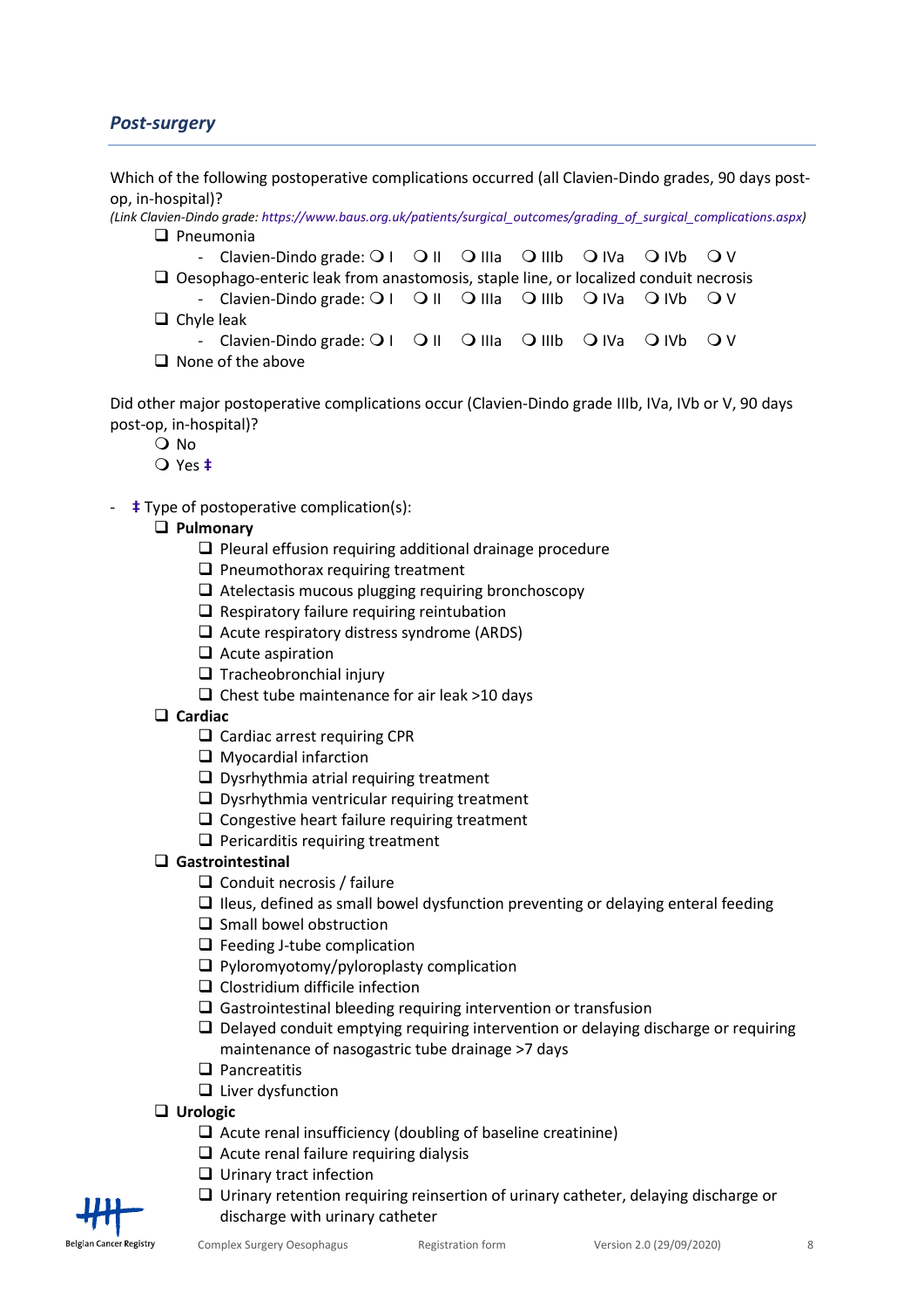## $\Box$  Thromboembolic

- $\Box$  Deep venous thrombosis
- $\Box$  Pulmonary embolus
- $\Box$  Stroke (CVA)
- $\Box$  Peripheral thrombophlebitis

## $\Box$  Neurologic / psychiatric

- $\Box$  Recurrent nerve injury
- $\Box$  Other neurologic injury
- $\Box$  Acute delirium
- $\Box$  Delirium tremens

## $\Box$  Infection

- $\Box$  Wound infection requiring opening wound or antibiotics
- $\square$  Central IV line infection requiring removal or antibiotics
- $\Box$  Intrathoracic / intraabdominal abscess
- $\Box$  Generalized sepsis
- $\Box$  Other infections requiring antibiotics

## Wound / diaphragm

- $\Box$  Thoracic wound dehiscence
- $\Box$  Acute abdominal wound dehiscence
- $\Box$  Acute diaphragmatic hernia

## $\Box$  Other

- $\Box$  Prolonged fluid drainage >500 cc / day
- $\Box$  Reoperation for reasons other than bleeding, anastomotic leak or conduit necrosis
- $\Box$  Multiple organ dysfunction
- Non-listed, specify: ....................................................................................................... …

#### - ‡ General Clavien-Dindo grade (90 days post-op, in-hospital complications):

- $\Omega$  IIIb
- Q IVa
- O IVb
- $\overline{Q}$  V

#### Redo surgery?

- $\overline{O}$  No
	- Yes
		- $\bigcirc$  Take down conduit
		- O Delayed reconstruction

Other, specify: ..................................................................................................................

Please upload the following reports without patient identification variables:

- MC/CM report (if applicable): ............................................................... (include as text) - Pathology report (if applicable): ........................................................... (include as text)
- Surgery report: ...................................................................................... (include as text)

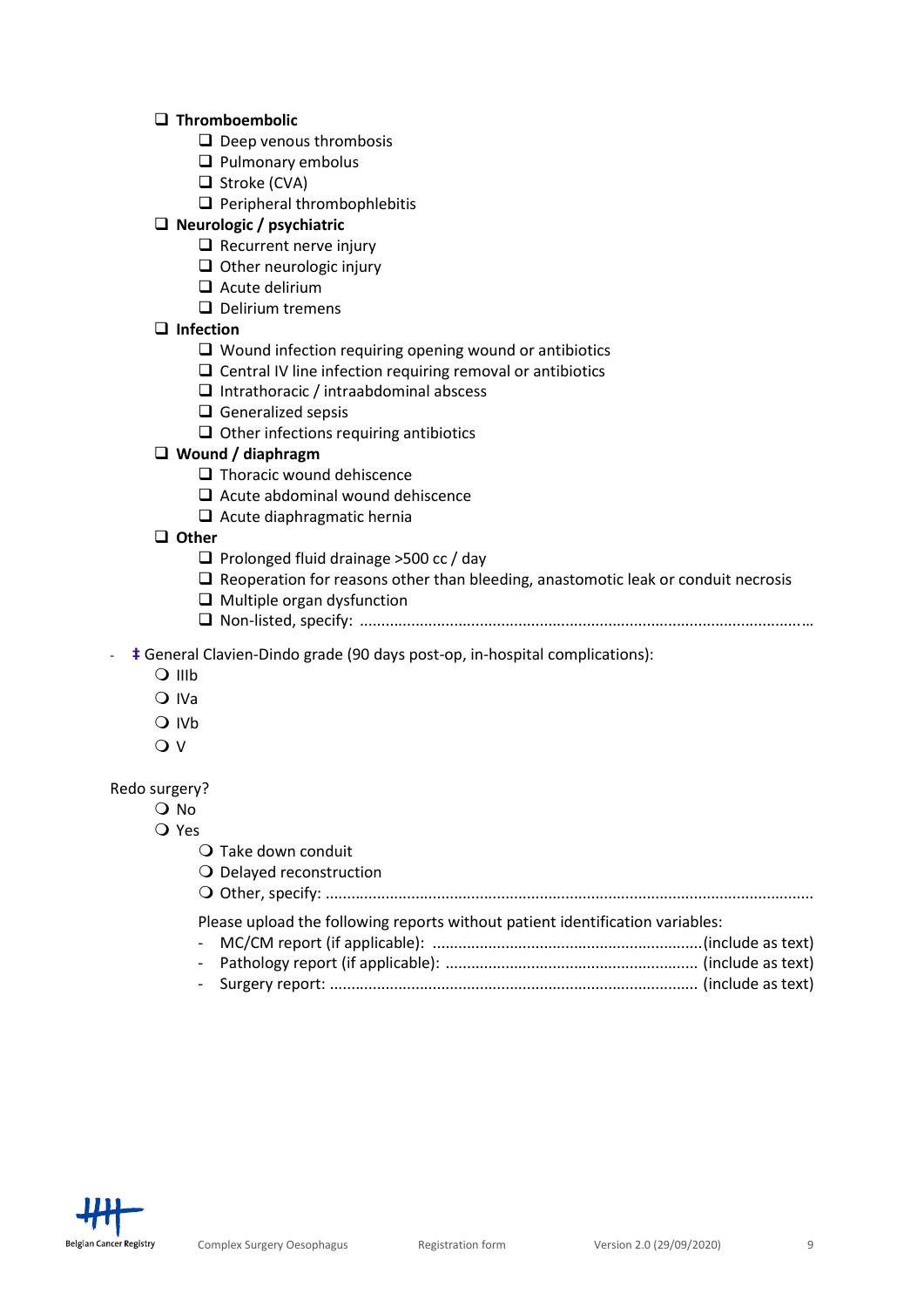Was the patient discharged after surgery during the 90-day post-op period?

- O No
- Yes
	- Discharge date after surgery: ........./........./............. (dd/mm/yyyy)
	- Destination?
		- $O$  Home
		- $O$  Rehabilitation centre
		- $O$  Nursing home
		- $O$  Transfer to another hospital
			- Name: ..........................................................................................................
				- Because of complications?
					- O No
					- Yes
	- Re-admission within 30 days after discharge (from the centre that performed the surgery):
		- O No
		- O Unknown
		- $\overline{O}$  Yes, in the hospital where the surgery was performed
			- Reason for re-admission: ............................................................................
		- $O$  Yes, in another hospital
			- Reason for re-admission: ............................................................................

Did the patient die during the 90-day post-op period?

- O No
- O Yes
	- In-hospital?
		- O No
			- O Yes
	- Date of death: ………/………/………… (dd/mm/yyyy)
	- Cause of death: ................................................................................................................

\* Only to be filled out for a malignant tumour:

- Was there adjuvant therapy after surgery?
	- O No
	- Yes
		- $\bigcirc$  Systemic therapy
		- $\bigcirc$  Radiotherapy
		- $\bigcirc$  Combined therapy (systemic + radiotherapy)

Was the patient included in a clinical trial for (neo)adjuvant therapy or surgery?

- O No
- Unknown
- Yes
	- EudraCT number: ……………………………………… or NCT number: ………………………………………

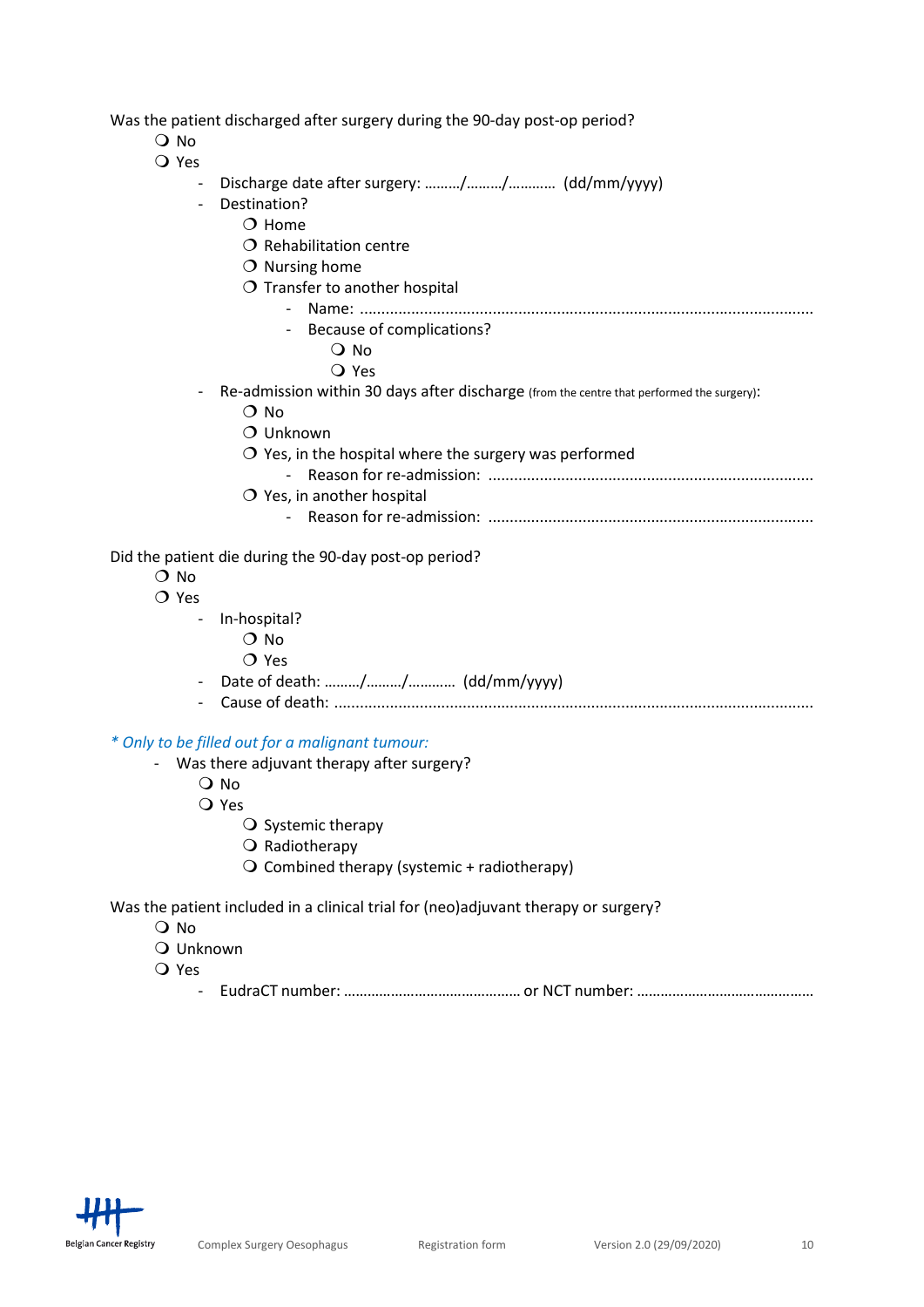# Registration form - version overview

| <b>Version</b> | <b>Changes</b>                                                                                                                                                                                                                                                                                                                                                                                                                                                                                                                                                                                                                                                                                                                                                                                                                                                                                                                                                                                                                                                                                                                                                                                                                                                                                                                                                                                                                                                                                                                                                                                                                                                                                                                                                                                                                                                                                                                                                                                                                                                                                                                                                                                                                                                                                                                                                                                                                                                                                                                                                                                                                                                                                                                                     |
|----------------|----------------------------------------------------------------------------------------------------------------------------------------------------------------------------------------------------------------------------------------------------------------------------------------------------------------------------------------------------------------------------------------------------------------------------------------------------------------------------------------------------------------------------------------------------------------------------------------------------------------------------------------------------------------------------------------------------------------------------------------------------------------------------------------------------------------------------------------------------------------------------------------------------------------------------------------------------------------------------------------------------------------------------------------------------------------------------------------------------------------------------------------------------------------------------------------------------------------------------------------------------------------------------------------------------------------------------------------------------------------------------------------------------------------------------------------------------------------------------------------------------------------------------------------------------------------------------------------------------------------------------------------------------------------------------------------------------------------------------------------------------------------------------------------------------------------------------------------------------------------------------------------------------------------------------------------------------------------------------------------------------------------------------------------------------------------------------------------------------------------------------------------------------------------------------------------------------------------------------------------------------------------------------------------------------------------------------------------------------------------------------------------------------------------------------------------------------------------------------------------------------------------------------------------------------------------------------------------------------------------------------------------------------------------------------------------------------------------------------------------------------|
| v1.0           | Original document (28/06/2019)                                                                                                                                                                                                                                                                                                                                                                                                                                                                                                                                                                                                                                                                                                                                                                                                                                                                                                                                                                                                                                                                                                                                                                                                                                                                                                                                                                                                                                                                                                                                                                                                                                                                                                                                                                                                                                                                                                                                                                                                                                                                                                                                                                                                                                                                                                                                                                                                                                                                                                                                                                                                                                                                                                                     |
| v1.1           | The variable 'Nomenclature code' changed from multi- to single-select variable<br>The variable 'Re-admission within 30 days after discharge' was moved under<br>$\blacksquare$<br>the variable 'Was the patient discharged after surgery during the 90-day post-<br>op period' – option 'Yes', so that it should only be answered when the patient<br>was discharged                                                                                                                                                                                                                                                                                                                                                                                                                                                                                                                                                                                                                                                                                                                                                                                                                                                                                                                                                                                                                                                                                                                                                                                                                                                                                                                                                                                                                                                                                                                                                                                                                                                                                                                                                                                                                                                                                                                                                                                                                                                                                                                                                                                                                                                                                                                                                                               |
| v1.2           | The symbols related to the variable 'Indication' in case surgery is performed,<br>$\blacksquare$<br>were altered to * for malignant and ** for benign tumoural indications<br>The priorities to determine the date of diagnosis for a benign tumour were<br>further clarified by specifying that the pathologic diagnosis should be based on<br>a tumour sample that has been retrieved prior to complex surgery<br>The variable 'Was the patient hospitalized at the referring hospital' was further<br>clarified by adding: (before referral) to the question<br>The variable 'Comorbidity (prior to surgery) - Charlson Modified Index' was<br>further clarified by adding: 'not the current surgery indication!'<br>- The variable 'Type of endoscopic treatment' changed from single- to multi-<br>select variable<br>The variable 'Mandard grade' was moved further down the document to a set<br>of variables related to the pathology report<br>The term 'chemoradiotherapy' within the answer options 'Post-induction<br>(neoadjuvant<br>chemoradiotherapy)'<br>and<br>'Salvage<br>post-radical<br>chemoradiotherapy' regarding the variable 'Surgery intention' were altered to<br>'chemo- and/or radiotherapy'<br>For the variable 'Type of surgery' the answering options were changed from<br>'Minimally invasive' to 'Minimally invasive surgery (MIS)' and from 'Conversion'<br>to 'Conversion from MIS to open surgery'. Also, the answer options for<br>specifying the MIS changed places.<br>The variable conversion 'To?' with three answering options (Laparoscopy, VATS,<br>Open) was deleted<br>Addition of the variable 'Which of the following postoperative complications<br>occurred (all Clavien-Dindo grades, 90 days post-op, in-hospital)?' with four<br>answer options. For each mentioned complication, the variable 'Clavien-Dindo<br>grade' is asked, with 7 answer options (grades I to V)<br>The variable 'Postoperative complication(s) (90 days post-op, in hospital,<br>Clavien-Dindo grade IIIb, IVa, IVb or V)' was adapted to 'Did other major<br>postoperative complications occur (Clavien-Dindo grade IIIb, IVa, IVb or V, 90<br>days post-op, in-hospital?)'. The following options and accompanying 'Clavien-<br>Dindo grade' variables were excluded (because they are now included in the<br>previous question where all grades are asked):<br>'Pneumonia' under 'Pulmonary'<br>$\circ$<br>'Oesophago-enteric leak from anastomosis, staple line, or localized<br>$\circ$<br>conduit necrosis' under 'Gastrointestinal'<br>'Chyle leak' under 'Other'<br>$\circ$<br>The MC/CM report (if applicable), pathology report (if applicable) and surgery<br>report are requested when surgery is redone |
|                | The variable 'Re-admission within 30 days after discharge' was further clarified<br>by adding: 'from the centre that performed the surgery'<br>The variable 'Was there adjuvant therapy after surgery?' and the variable to                                                                                                                                                                                                                                                                                                                                                                                                                                                                                                                                                                                                                                                                                                                                                                                                                                                                                                                                                                                                                                                                                                                                                                                                                                                                                                                                                                                                                                                                                                                                                                                                                                                                                                                                                                                                                                                                                                                                                                                                                                                                                                                                                                                                                                                                                                                                                                                                                                                                                                                        |
|                | specify the adjuvant therapy were moved further down the document                                                                                                                                                                                                                                                                                                                                                                                                                                                                                                                                                                                                                                                                                                                                                                                                                                                                                                                                                                                                                                                                                                                                                                                                                                                                                                                                                                                                                                                                                                                                                                                                                                                                                                                                                                                                                                                                                                                                                                                                                                                                                                                                                                                                                                                                                                                                                                                                                                                                                                                                                                                                                                                                                  |